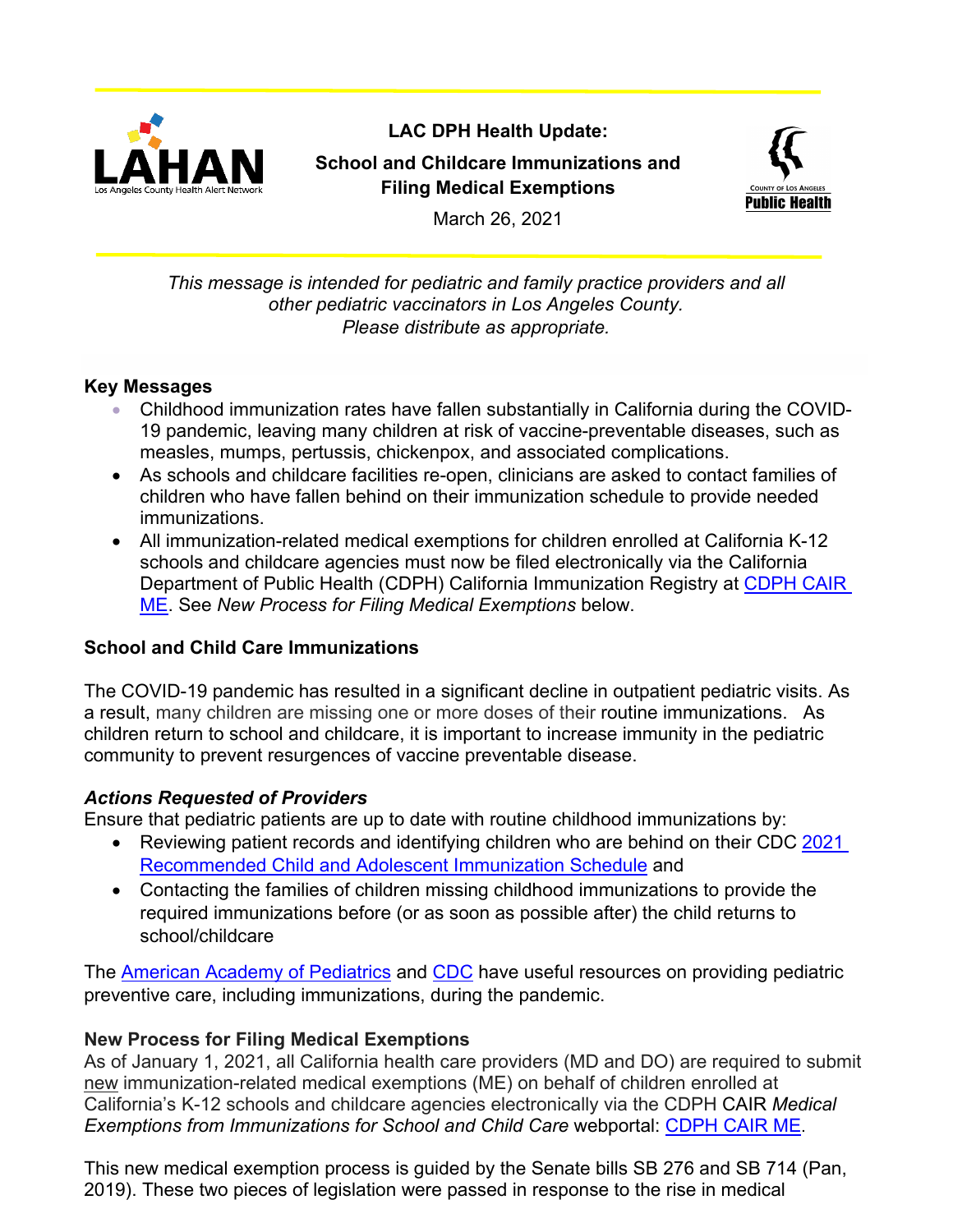exemptions since California eliminated personal belief exemptions. CDPH will review all medical exemptions from schools where fewer than 95% of students have been vaccinated, from physicians who submit five or more exemptions in one calendar year, and for children who attend schools that have not submitted their required vaccination rate reports.

Below are resources related to the new process for filing immunization medical exemptions. Visit the DPH Vaccine Preventable Disease and Control Program (VPDC) [school toolkit](http://publichealth.lacounty.gov/ip/SchoolToolKit.htm)  [webpage](http://publichealth.lacounty.gov/ip/SchoolToolKit.htm) for the [most current version](http://publichealth.lacounty.gov/ip/Docs/MedicalExemptions/ME%20Instructions%20for%20VPDCP_%203.19.2021.pdf) of these resources.

#### *How to File an Immunization Medical Exemption (ME) for a California TK-12 Student or Licensed Daycare Attendee*

 *Step 1*: The parent or legal guardian requests a ME by registering on [CDPH CAIR ME.](https://cair.cdph.ca.gov/exemptions/home) This is the mandatory first step for all immunization exemptions, even if it is the physician who advises on the need for a medical exemption. The parent will get an ME request number.

Tips: Pop-ups must be enabled on the computer. The parent/guardian must have an email address.

- *Step 2*: The parent gives the ME request number to the physician.
- *Step 3*: The physician completes a one-time registration on [CDPH CAIR ME.](https://cair.cdph.ca.gov/exemptions/home) The registration process is automated and includes a license verification check.

Tip: The system only accepts numeric values in the Medical License Number Field.

- *Step 4*: For each exemption request, the physician logs in to [CDPH CAIR ME](https://cair.cdph.ca.gov/exemptions/home) and enters either the ME request number or the child's name to locate the exemption request.
- **Step 5:** The physician clicks on the request and completes all required fields. Supporting documentation can be uploaded. The physician then issues the exemption. Note: Because the system doesn't currently provide a digital copy of the request, providers should make at least one copy (2 pages) to provide to the parent/guardian. It may be useful for the parent/guardian to make additional copies for their records.
- *Step 6*: The parent/guardian provides a copy of the exemption to their child's school/childcare facility.

## **Additional Resources** from [ShotsForSchool.org](https://www.shotsforschool.org/) and [EZIZ](https://eziz.org/)

#### *Medical Exemptions*

- [Exemptions FAQs | ShotsForSchool.org](https://www.shotsforschool.org/laws/exemptions/)
- [Handbook, Records, & Materials | ShotsForSchool.org](https://www.shotsforschool.org/laws/records-forms/)
- [CAIR-ME Physician Webinar](https://www.youtube.com/watch?v=0QsIDH1FeII)

## *Regulations*

- [Regulations FAQs \(2019 Changes\) | ShotsForSchool.org](https://www.shotsforschool.org/laws/regs2019/)
- [Regulations Text -](https://eziz.org/assets/docs/IMM-1080.pdf) 2019 Changes